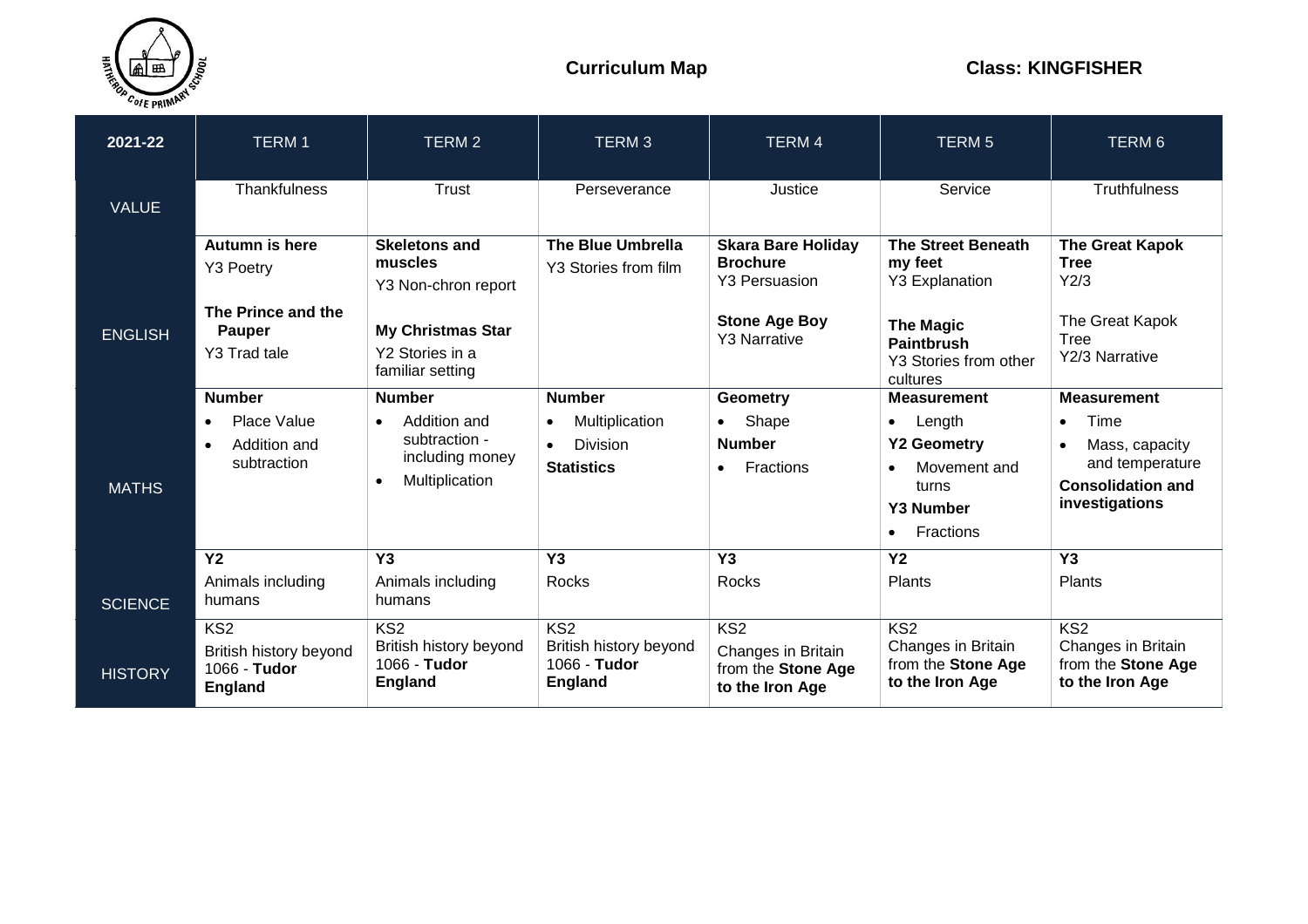

| 2021-22          | <b>TERM1</b>                                                                             | TERM <sub>2</sub>                                                                                                                 | TERM <sub>3</sub>                                                                                                                                                                                                           | <b>TERM4</b>                                                                                                                                        | <b>TERM 5</b>                                                                                                                                                                                                           | TERM 6                                                                                                                                                                                                                                   |
|------------------|------------------------------------------------------------------------------------------|-----------------------------------------------------------------------------------------------------------------------------------|-----------------------------------------------------------------------------------------------------------------------------------------------------------------------------------------------------------------------------|-----------------------------------------------------------------------------------------------------------------------------------------------------|-------------------------------------------------------------------------------------------------------------------------------------------------------------------------------------------------------------------------|------------------------------------------------------------------------------------------------------------------------------------------------------------------------------------------------------------------------------------------|
| <b>GEOGRAPHY</b> | KS <sub>1</sub><br>name and locate the<br>world's seven<br>continents and five<br>oceans | KS2<br>use maps, atlases,<br>globes and<br>digital/computer<br>mapping to locate<br>countries and<br>describe features<br>studied | KS2<br>identify the position<br>and significance of<br>latitude, longitude,<br>Equator, Northern<br>Hemisphere,<br>Southern<br>Hemisphere, the<br>Tropics of Cancer and<br>Capricorn, Arctic and<br><b>Antarctic Circle</b> | KS <sub>2</sub><br>describe and<br>understand key<br>aspects of physical<br>geography, including:<br>climate zones, biomes<br>and vegetation belts, | KS <sub>1</sub><br>identify seasonal and<br>daily weather patterns<br>in the United Kingdom<br>and the location of hot<br>and cold areas of the<br>world in relation to the<br>Equator and the North<br>and South Poles | KS2<br>use the eight points of<br>a compass, four and<br>six-figure grid<br>references, symbols<br>and key (including the<br>use of Ordnance<br>Survey maps) to build<br>their knowledge of the<br>United Kingdom and<br>the wider world |
| ART&             | <b>Twinkl Y2</b><br>Hans Holbein -                                                       | Sewing<br>Christmas bag / tree                                                                                                    | Hammersley and<br>Rousseau -                                                                                                                                                                                                | Hammersley and<br>Rousseau -                                                                                                                        | <b>Twinkl Y2</b><br>Andy Goldsworthy-                                                                                                                                                                                   | Twinkl Y2<br>Andy Goldsworthy-                                                                                                                                                                                                           |
| <b>DESIGN</b>    | painting<br>Tudor portraits                                                              | decoration                                                                                                                        | rainforest collage                                                                                                                                                                                                          | rainforest collage                                                                                                                                  | nature sculptures                                                                                                                                                                                                       | nature sculptures                                                                                                                                                                                                                        |
|                  | Charanga Y3                                                                              | Charanga Y2                                                                                                                       | Charanga Y3                                                                                                                                                                                                                 | Charanga Y2                                                                                                                                         | Charanga Y3                                                                                                                                                                                                             | Charanga Y2                                                                                                                                                                                                                              |
| <b>MUSIC</b>     | Let you spirit fly                                                                       | Ho Ho Ho                                                                                                                          | Three little birds                                                                                                                                                                                                          | Zootime                                                                                                                                             | Bringing us together                                                                                                                                                                                                    | Reflect rewind, replay                                                                                                                                                                                                                   |
| <b>COMPUTING</b> | Purple Mash Y2<br>Online safety                                                          | Purple Mash Y3<br>Touch typing                                                                                                    | Purple Mash Y2<br>Questioning and<br>effective searching                                                                                                                                                                    | Purple Mash Y3<br>Email                                                                                                                             | Purple Mash Y2<br>Creating pictures and<br>music                                                                                                                                                                        | Purple Mash Y3<br><b>Branching databases</b>                                                                                                                                                                                             |
|                  | <b>Fitness</b>                                                                           | <b>Fitness</b>                                                                                                                    | <b>OAA Cross Country</b>                                                                                                                                                                                                    | <b>Athletics</b>                                                                                                                                    | Gymnastics                                                                                                                                                                                                              | Cricket                                                                                                                                                                                                                                  |
|                  | Tag Rugby                                                                                | Hockey                                                                                                                            | Football                                                                                                                                                                                                                    | Netball                                                                                                                                             |                                                                                                                                                                                                                         | Tennis                                                                                                                                                                                                                                   |
| <b>PE</b>        |                                                                                          |                                                                                                                                   |                                                                                                                                                                                                                             |                                                                                                                                                     |                                                                                                                                                                                                                         |                                                                                                                                                                                                                                          |
|                  | Scarf Y2                                                                                 | Scarf Y3                                                                                                                          | Scarf Y2                                                                                                                                                                                                                    | Scarf Y3                                                                                                                                            | Scarf Y2                                                                                                                                                                                                                | Scarf Y3                                                                                                                                                                                                                                 |
| <b>PSHE</b>      | Me and my<br>relationships                                                               | Keeping myself safe                                                                                                               | Being my best                                                                                                                                                                                                               | Valuing difference                                                                                                                                  | Rights and<br>responsibilities                                                                                                                                                                                          | Growing and<br>changing RSE                                                                                                                                                                                                              |